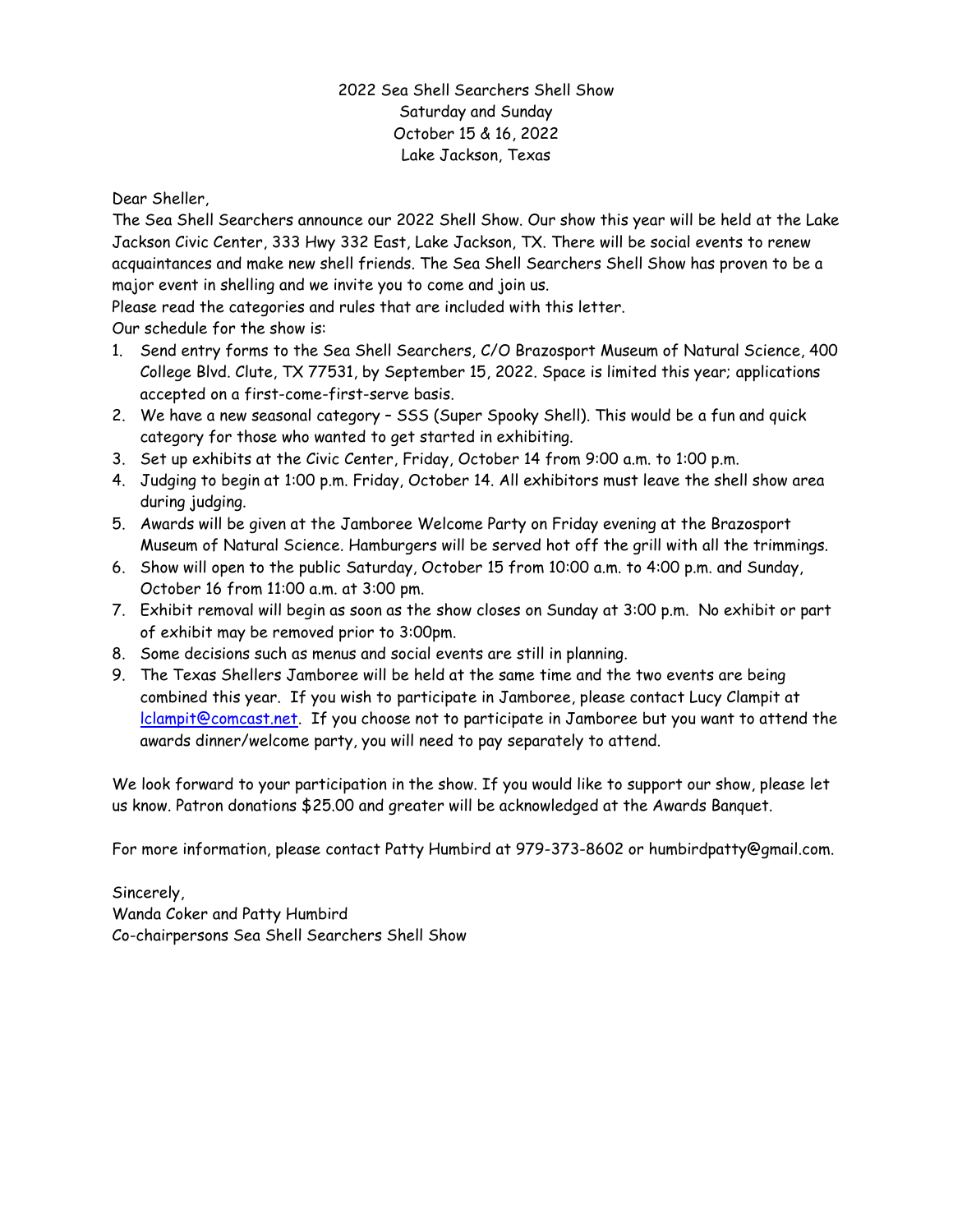# **Sea Shell Searchers Shell Show 2022 Application for Entry**

Name: (as you want it to appear on your exhibit(s)) \_\_\_\_\_\_\_\_\_\_\_\_\_\_\_\_\_\_\_\_\_\_\_\_\_\_\_\_\_\_\_\_\_\_\_\_\_\_\_\_\_\_ Address: \_\_\_\_\_\_\_\_\_\_\_\_\_\_\_\_\_\_\_\_\_\_\_\_\_\_\_\_\_\_\_\_\_\_\_\_\_ E-Mail: \_\_\_\_\_\_\_\_\_\_\_\_\_\_\_\_\_\_\_\_\_\_\_\_\_\_\_\_\_\_\_ City: \_\_\_\_\_\_\_\_\_\_\_\_\_\_\_\_\_\_\_\_\_\_\_\_\_\_\_\_\_\_\_\_\_\_ State: \_\_\_\_\_\_\_\_\_\_\_\_\_\_\_ Zip: \_\_\_\_\_\_\_\_\_\_\_\_\_\_\_\_\_\_\_ Phone: \_\_\_\_\_\_\_\_\_\_\_\_\_\_\_\_\_\_\_\_\_\_\_\_\_\_\_\_ Home Shell Club:  $\Box$ 

Please fill in the following information to the best of your ability

|                | <b>Category</b><br>Number | <b>Category Name</b> | <b>Total exhibit</b><br>length, ft. | <b>Exhibit Title</b> |
|----------------|---------------------------|----------------------|-------------------------------------|----------------------|
|                |                           |                      |                                     |                      |
| $\overline{2}$ |                           |                      |                                     |                      |
| 3              |                           |                      |                                     |                      |
| $\overline{4}$ |                           |                      |                                     |                      |
| 5              |                           |                      |                                     |                      |
| 6              |                           |                      |                                     |                      |

### **Scientific exhibitors only:**

Are you eligible for the Conchologists of America Award? (Circle Exhibit Number(s) – 1 2 3 4 5 6)

Are you eligible for the Dupont Trophy? (Circle Exhibit Number(s) – 1 2 3 4 5 6)

Are you eligible for the Wayne Humbird Memorial Award? (Circle Exhibit Number(s) – 1 2 3 4 5 6)

I have read and understand the Shell Show Rules and agree to abide by them.

Signature of exhibitor **Exhibition** and the state and the Date Date  $\Box$  Date  $\Box$ 

Patron donation: \$\_\_\_\_\_\_\_\_\_\_\_\_\_\_\_

### *All applications should be received by September 15, 2022*

| Mail Application(s) to:                   | E-mail to:                  |
|-------------------------------------------|-----------------------------|
| The Sea Shell Searchers Shell Show        | emptybobbin51@yahoo.com     |
| C/O: Brazosport Museum of Natural Science | Wanda Coker: 979-236-5274   |
| 400 College Blvd                          | humbirdpatty@gmail.com      |
| Clute, Texas 77531                        | Patty Humbird: 979-373-8602 |
|                                           |                             |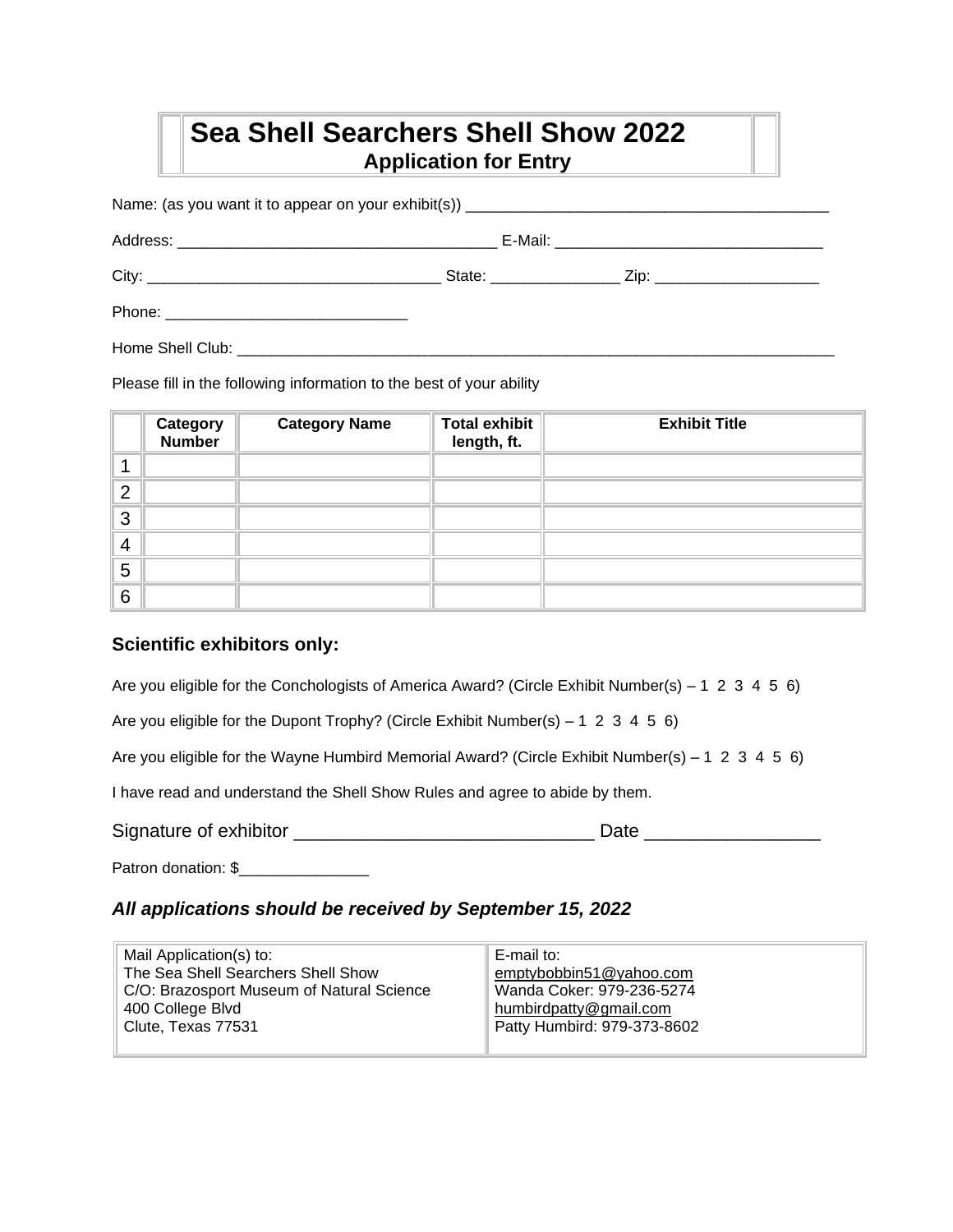# **Sea Shell Searchers Shell Show 2022 Application for Non-scientific Entry**

Name: (as you want it to appear on your exhibit(s)) \_\_\_\_\_\_\_\_\_\_\_\_\_\_\_\_\_\_\_\_\_\_\_\_\_\_\_\_\_\_\_\_\_\_\_\_\_\_\_\_\_\_ Address: \_\_\_\_\_\_\_\_\_\_\_\_\_\_\_\_\_\_\_\_\_\_\_\_\_\_\_\_\_\_\_\_\_\_\_\_\_ E-Mail: \_\_\_\_\_\_\_\_\_\_\_\_\_\_\_\_\_\_\_\_\_\_\_\_\_\_\_\_\_\_\_ City: \_\_\_\_\_\_\_\_\_\_\_\_\_\_\_\_\_\_\_\_\_\_\_\_\_\_\_\_\_\_\_\_\_\_ State: \_\_\_\_\_\_\_\_\_\_\_\_\_\_\_ Zip: \_\_\_\_\_\_\_\_\_\_\_\_\_\_\_\_\_\_\_ Phone: \_\_\_\_\_\_\_\_\_\_\_\_\_\_\_\_\_\_\_\_\_\_\_\_\_\_\_\_ Home Shell Club:  $\Box$ 

Please fill in the following information to the best of your ability

|                | <b>Category</b><br>Number | <b>Category Name</b> | <b>Total exhibit</b><br>length, ft. | <b>Exhibit Title</b> |
|----------------|---------------------------|----------------------|-------------------------------------|----------------------|
|                |                           |                      |                                     |                      |
| $\overline{2}$ |                           |                      |                                     |                      |
| 3              |                           |                      |                                     |                      |
| $\overline{4}$ |                           |                      |                                     |                      |
| 5              |                           |                      |                                     |                      |
| 6              |                           |                      |                                     |                      |

### **Non-Scientific exhibitors only:**

I have read and understand the Shell Show Rules and agree to abide by them.

Signature of exhibitor \_\_\_\_\_\_\_\_\_\_\_\_\_\_\_\_\_\_\_\_\_\_\_\_\_\_\_\_\_ Date \_\_\_\_\_\_\_\_\_\_\_\_\_\_\_\_\_

Patron donation: \$\_\_\_\_\_\_\_\_\_\_\_\_\_\_\_

#### *All applications should be received by September 15, 2022*

| Mail Application(s) to:                   | E-mail to:                  |
|-------------------------------------------|-----------------------------|
| The Sea Shell Searchers Shell Show        | emptybobbin51@yahoo.com     |
| C/O: Brazosport Museum of Natural Science | Wanda Coker: 979-236-5274   |
| 400 College Blvd                          | humbirdpatty@gmail.com      |
| Clute, Texas 77531                        | Patty Humbird: 979-373-8602 |
|                                           |                             |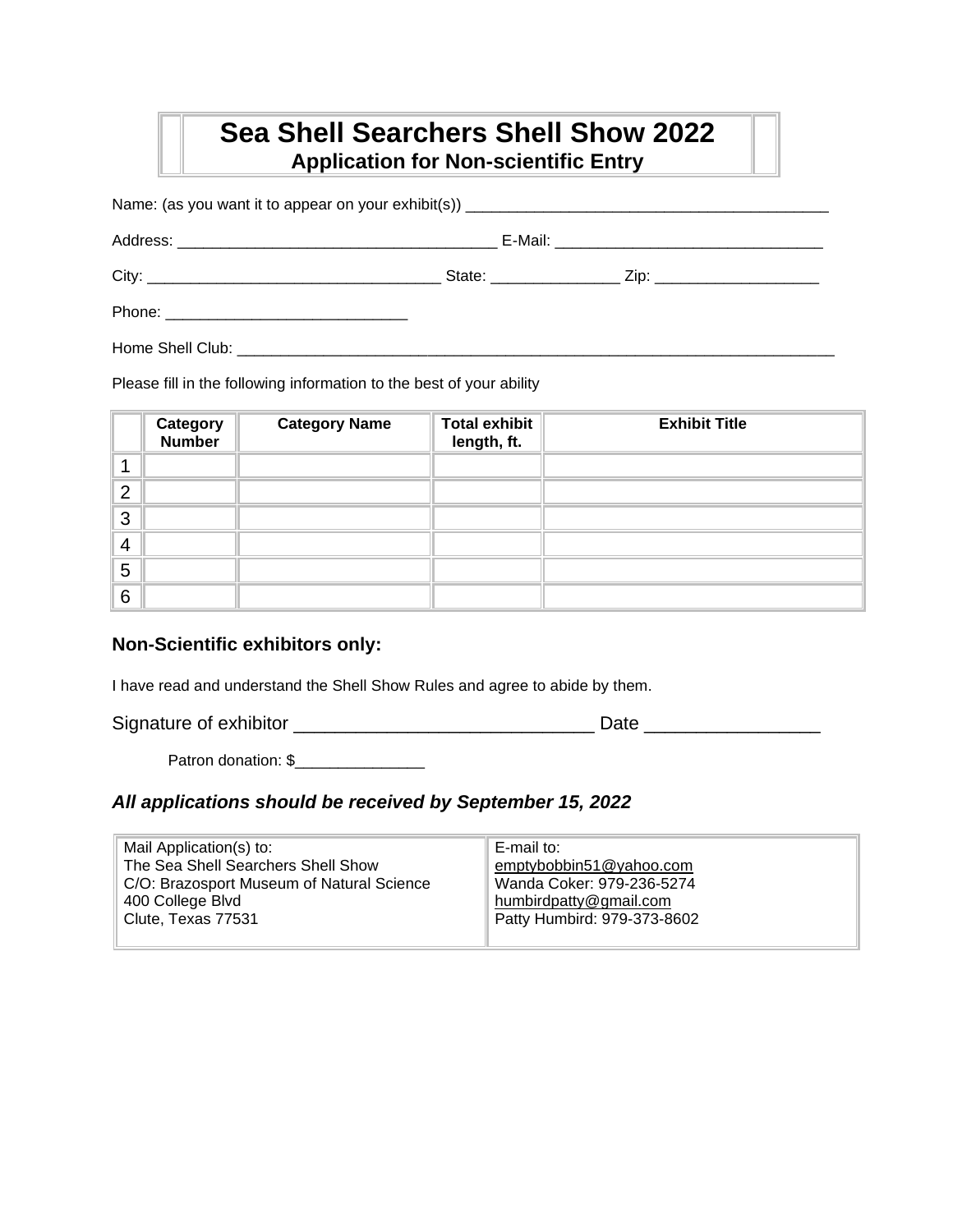## 2022 Sea Shell Searcher Shell Show Rules

- 1. Exhibitors may enter no more than 6 scientific exhibits (categories 1 12).
- 2. Exhibitors may enter more than one category, but only one entry per category or subcategory, unless otherwise stated,
- 3. In order for a self-collected shell to be considered for Shell of the Show self-collected, a small star should be placed or printed on the label of self-collected shells. If the entire exhibit is self-collected a statement to that effect will take the place of individual labels.
- 4. Contents of exhibits must belong to the exhibitor.
- 5. Exhibitors must pre-register before September 15 to reserve a place. Late entries will be accepted if space allows. Tables as well as space will be limited this year, so please register early.
- 6. Exhibitors must check in and set up exhibit between 9:00 a.m. and 1:00 p.m. Friday, October 14. All exhibitors must leave the shell show area at 1:00 p.m.
- 7. Exhibits must remain for the duration of the show. No part of any exhibit may be removed for any reason.
- 8. Exhibits must be removed between 3:00 and 5:00 p.m. Sunday, October 16. Show committee will remove any exhibits not removed by 5:00 p.m. and exhibitor is responsible for retrieving his/her exhibit from the committee.
- 9. As judging is to be done anonymously, no name or identifying information is to be put with the exhibit. After judging, cards will be placed with exhibits identifying exhibitor.
- 10. Judging will be based on attractiveness of arrangement, quality and choice of shells, accuracy of labeling, apparent amount of work on the exhibit and educational value. Decisions of the judges are final. Awards will be given only if judges determine exhibits are of sufficient merit.
- 11. The committee may add or subdivide categories if deemed necessary.
- 12. No live exhibits.
- 13. Tables are 30" deep x 6' long. Long exhibits may be exhibited in 2 parts depending on available running length.
- 14. The height of an exhibit (including backboard) may not exceed 36" from tabletop and the backside of any exhibit must be plain and finished so as not to detract from exhibit.
- 15. If your exhibit is more than 30" deep including backboard and braces, please indicate on your application.
- 16. No electricity is available for exhibits.
- 17. Beachcomber collections must be exhibited in natural state, as found on beach.
- 18. All exhibits except for Categories 13, 14 and 16 must be enclosed in cases, which should be secured during the show. Exhibitors must provide their own cases. It is recommended that exhibits in categories 13 and 14 be enclosed if possible.
- 19. In artistic exhibits, categories 13, 14, and 16 entries must be the work of the exhibitor.
- 20. Exhibitors in categories 13, 14, and 16 must provide any needed easel, stand, etc. for display.
- 21. The Shell Show committee, the Sea Shell Searchers and the Lake Jackson Civic Center will not be responsible for exhibits; however, security will be provided.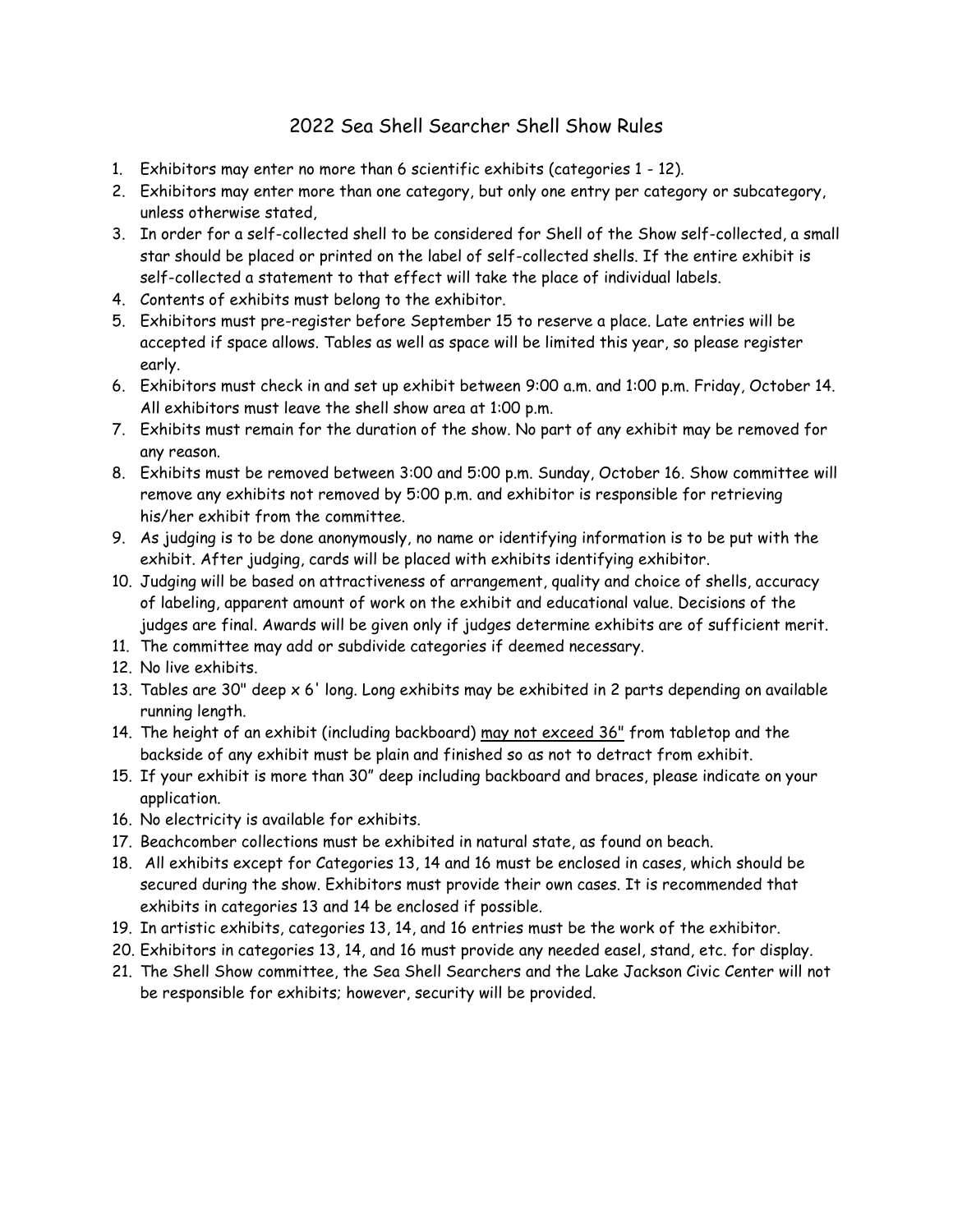# **2022 SSSSS Exhibit Categories**

1. One Family

A. One major family (Muricidae, Cypraeidae, Conidae, Volutidae, Pectinidae)

B. One minor family (any family not listed as a major family)

2. One genus (if the family consists of only one genus, it must be entered as a family)

- 3. One species (growth series, color or other variations)
- 4. Single Specimen (a single shell)
- 5. Texas (up to 500 yards offshore)
- 6. Gulf of Mexico
- 7. Locality
	- a. Regional
	- b. Worldwide
- 8. Educational
- 9. Fossils (shells and/ or marine life)
- 10. Land and/or Fresh Water mollusks
- 11. Marine Life
- 12. Beachcomber
- 13. Shell art (anything with shell motif, must be work of the exhibitor)
	- a. Photography
	- b. Needlework
	- c. Painting
	- d. Drawings or sketches
	- e. Stained glass
	- f. Other
- 14. Shell craft (craft items made with shells, must be the work of the exhibitor)
	- a. Pictures
	- b. Floral arrangements
	- c. Sailor's Valentines
	- d. Personal accessories
	- e. Mirrors/frames
	- f. Other
- 15. Junior (12<sup>th</sup> grade or younger)
- 16. SSS (Super Spooky Shell): Anything "scary AND shell-y" real shell or fake, photo, painting, sculpture, and so on, but must be a single item.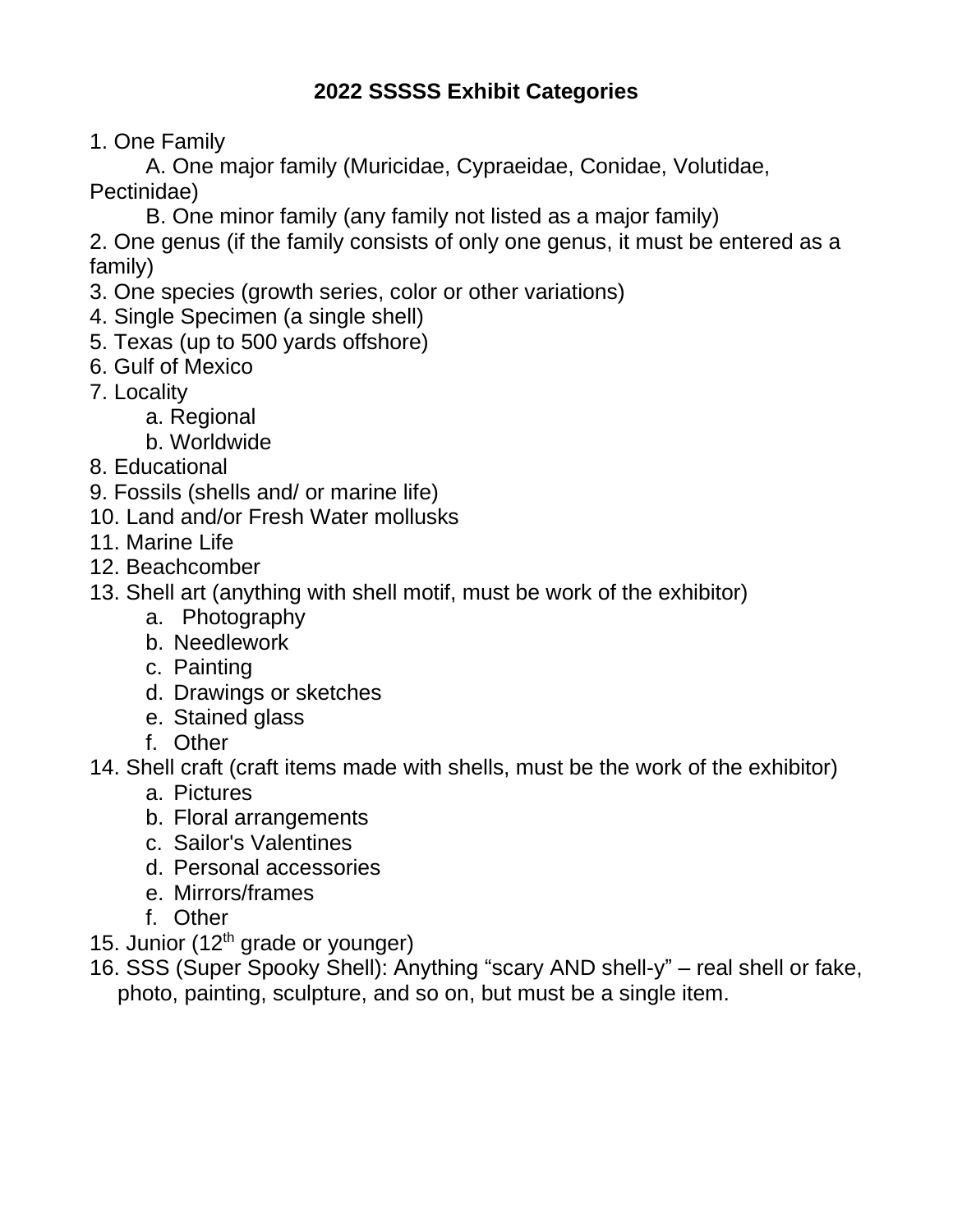# **Sea Shell Searchers Shell Show 2022 Trophy and Award List**

# **Special Sea Shell Searchers Shell Show Trophy**

## **Wayne Humbird Memorial Award** for the **Best of the Best**:

Presented by the Sea Shell Searchers of Brazoria County and sponsored by Linda and Dave Green. To be awarded to a **scientific exhibit** of mollusks that demonstrate excellence in malacology and conchology and has won a major award at any shell show including the current Sea Shell Searchers Shell Show. Major awards for this consideration are DuPont, Conchologists of America, American Museum of Natural History, and Smithsonian.

## **National Scientific Trophies:**

**COA:** Presented by the Conchologists of America. The COA Award is given to a single **scientific exhibit** which best advances the interest in shells and shell collecting. It may only be given to a first place winner. It cannot be given to an exhibit which has previously won a COA Award, at any show, unless fifty percent or more of the contents and format has been changed or added. (For more criteria, see the Guidelines for the COA Award).

**Dupont:** Presented by the Delaware Museum of Natural History. The purpose of this award is to advance the cause of amateur malacology by encouraging the entry of exhibits which will stimulate public interest in, and appreciation of, the hobby and the **scientific** study of mollusks. It is given to a first place winner for the **outstanding exhibit** of the Sea Shell Searchers Shell Show.

## **Scientific Trophies:**

**Mildred Tate Gulf of Mexico**: Presented by the Brazosport Museum of Natural Science. To be awarded to the outstanding **shell or exhibit** of shells collected from the Gulf of Mexico or along the shores of the Gulf States or Mexico.